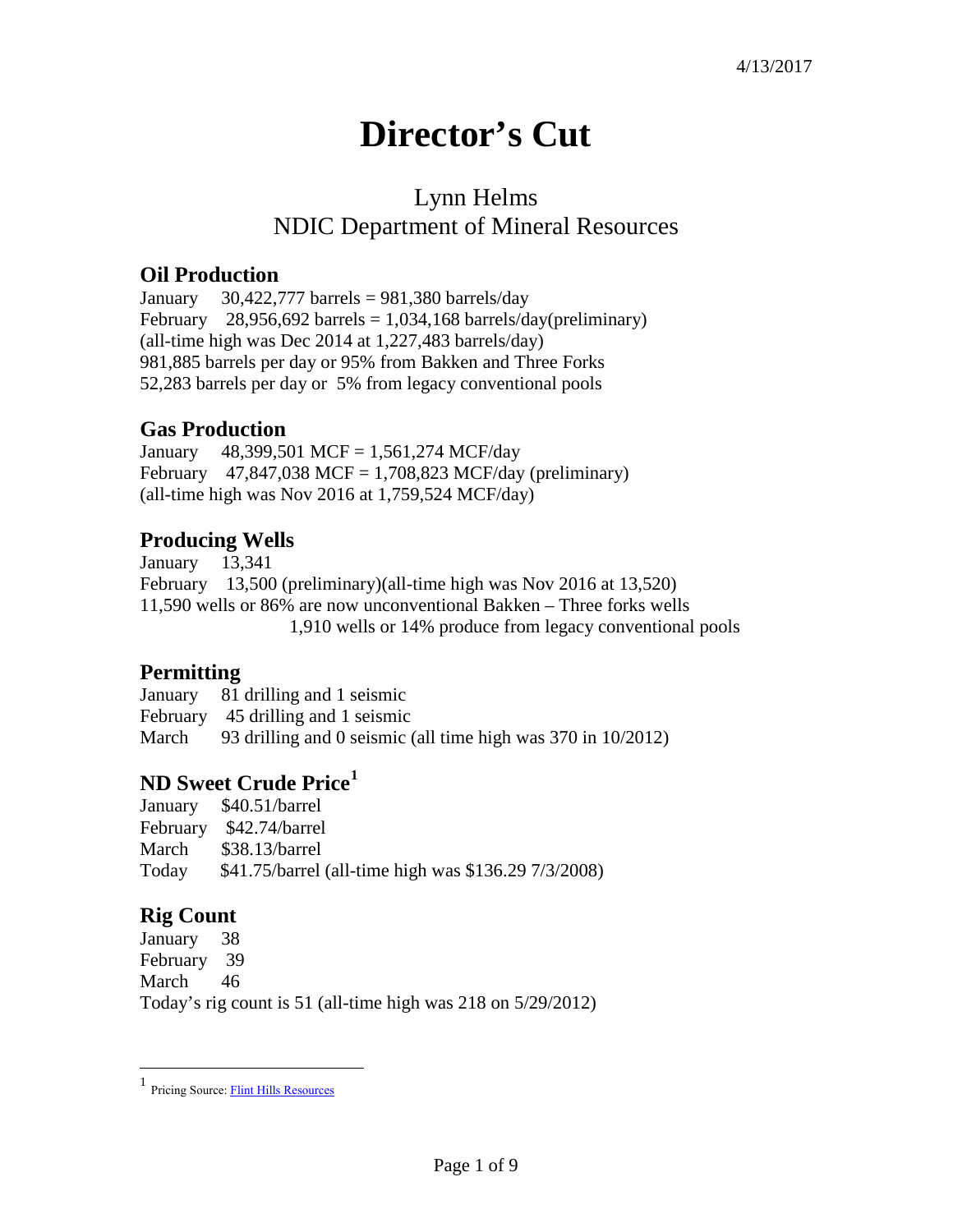The statewide rig count is down 77% from the high and in the five most active counties rig count is down as follows:

Divide -100% (high was 3/2013) Dunn -71% (high was 6/2012) McKenzie -67% (high was 1/2014) Mountrail -90% (high was 6/2011) Williams -77% (high was 10/2014)

#### Comments:

The drilling rig count increased one from January to February, then increased seven from February to March, and is currently up five from March to today. Operators are shifting from running the minimum number of rigs to incremental increases throughout 2017, as long as WTI oil price remains between \$50/barrel and \$60/barrel.

The number of well completions decreased slightly from 56(final) in January to 53 (preliminary) in February.

Oil price weakness is anticipated to last through the second quarter of 2017.

There was one significant precipitation event, five days with wind speeds in excess of 35 mph (too high for completion work), and three days with temperatures below -10F.

More than 98% of drilling now targets the Bakken and Three Forks formations.

Estimated wells waiting on completion<sup>[2](#page-1-0)</sup> is 799, down 3 from the end of January to the end of February.

Estimated inactive well count<sup>[3](#page-1-1)</sup> is 1,611, down 67 from the end of January to the end of February.

Crude oil take away capacity remains dependent on rail deliveries to coastal refineries to remain adequate.

Low oil price associated with lifting of sanctions on Iran, a weak world economy, and capital movement to the Permian basin continued to depress drilling rig count. Utilization rate for rigs capable of 20,000+ feet is 25-30% and for shallow well rigs (7,000 feet or less) 15-20%.

 $\overline{a}$ 

<span id="page-1-0"></span> $2$  The number of wells waiting on completions is an estimate on the part of the director based on idle well count and a typical five year average. Neither the State of North Dakota, nor any agency officer, or employee of the State of North Dakota warrants the accuracy or reliability of this product and shall not be held responsible for any losses caused by this product. Portions of the information may be incorrect or out of date. Any person or entity that relies on any information obtained from this product does so at his or her own risk.

<span id="page-1-1"></span><sup>3</sup> Includes all well types on IA and AB statuses.

IA= Inactive shut in  $\geq$ 3 months and  $\leq$ 12 months

AB= Abandoned (Shut in >12 months)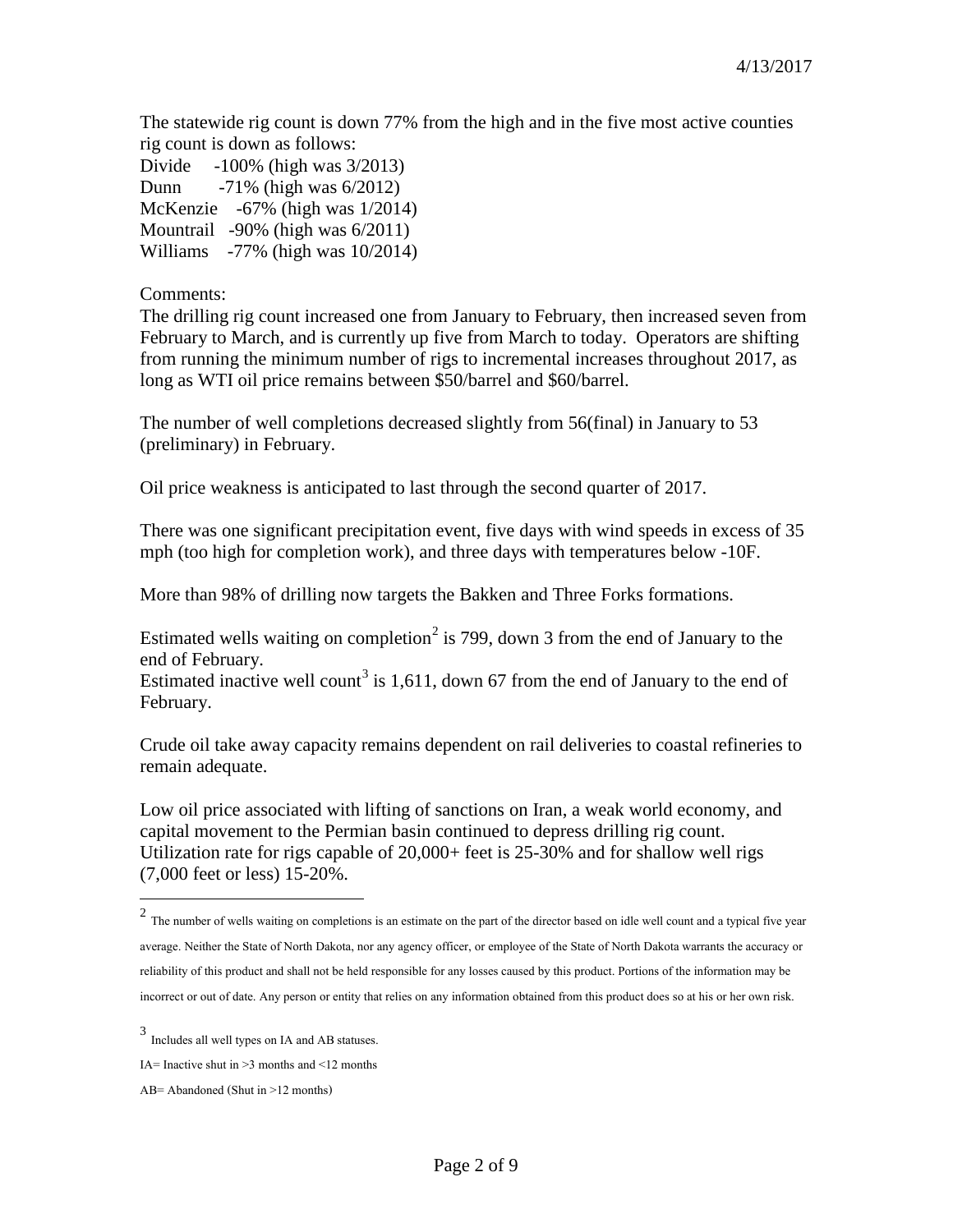Drilling permit activity fell sharply from January to February then increased significantly in March. Operators are maintaining a permit inventory that will accommodate a return to the drilling price point within the next 12 months.

Rigs actively drilling on federal surface in the Dakota Prairie Grasslands remains at 0.

Activity on the Fort Berthold Reservation is as follows: 11 drilling rigs (2 on fee lands and 9 on trust lands) 192,950 barrels of oil per day (117,058 from trust lands & 75,892 from fee lands) 1,602 active wells (1,110 on trust lands & 492 on fee lands) 103 wells waiting on completion 507 approved drilling permits (302 on trust lands & 205 on fee lands) 1,638 potential future wells (1,158 on trust lands & 480 on fee lands)

Seismic activity is down slightly. There are 4 surveys active, 0 recording, 0 NDIC reclamation projects, 0 remediating, 1 suspended, and 0 permitted.

North Dakota leasing activity is limited to renewals and top leases in the Bakken - Three Forks area.

US natural gas storage is now 14.8% above the five-year average indicating little price improvement in the future. North Dakota shallow gas exploration could be economic at future gas prices, but is not at the current price. The operator of the exploration well (file 27235) in Emmons County has cancelled all other permits in the area and is in the process of transferring the well to a working interest owner who plans a production test. The well appears to contain 2 pay sections totaling about 80 feet thick with very good gas shows.

The price of natural gas delivered to Northern Border at Watford City is down \$0.71 to \$2.71/MCF. This results in a current oil to gas price ratio of 15 to 1. The percentage of gas flared decreased to 11% even with lingering winter weather related freezing problems and the Tioga gas plant operating at 77% of capacity. The expansion of gas gathering from south of Lake Sakakawea is now starting up, but the crude oil and natural gas liquids transfer lines still have not been approved. The February Bakken capture percentage was 89% with the daily volume of gas flared from January to February down 7 MMCFD. The historical high flared percent was 36% in 09/2011.

Gas capture statistics are as follows: Statewide 89% Statewide Bakken 90% Non-FBIR Bakken 92% FBIR Bakken 83% Trust FBIR Bakken 82% Fee FBIR 85%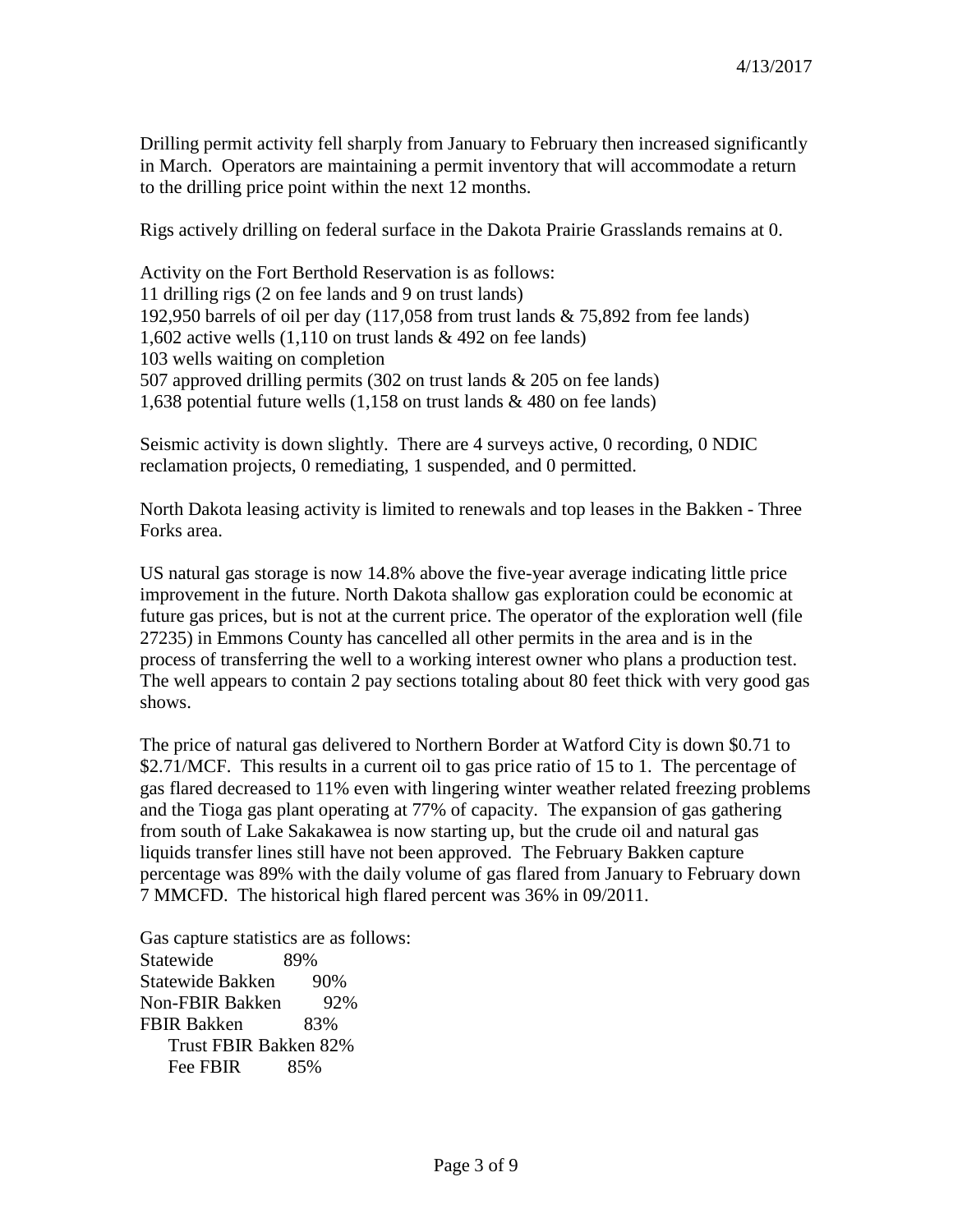77% January 1, 2015 through March 31, 2016 80% April 1, 2016 through October 31, 2016 85% November 1, 2016 through October 31, 2018 88% November 1, 2018 through October 31, 2020 91% beginning November 1, 2020

The North Dakota Legislature passed HB1432 which sets up a council to address Clean Water Act, Safe Drinking Water Act, Clean Air Act, and Endangered Species Act issues: **BIA** has published a new final rule to update the process for obtaining rights of way on Indian land. The rule was published 11/19/15 and became effective 12/21/15. The final rule can be found at [https://www.federalregister.gov/articles/2015/11/19/2015-](https://www.federalregister.gov/articles/2015/11/19/2015-28548/rights-of-way-on-indian-land) [28548/rights-of-way-on-indian-land.](https://www.federalregister.gov/articles/2015/11/19/2015-28548/rights-of-way-on-indian-land) On 3/11/16, the Western Energy Alliance filed a complaint and motion for a temporary restraining order and/or a preliminary injunction. On 4/19/16, the US District court for the District of North Dakota issued an order denying the motion for a preliminary injunction.

**BLM** has published a new final rule 43 CFR Parts 3100, 3160 and 3170 to update and replace its regulations on venting and flaring of natural gas effective 1/17/16. The final rule can be viewed online at [https://www.blm.gov/programs/energy-and-minerals/oil](https://www.blm.gov/programs/energy-and-minerals/oil-and-gas/operations-and-production/methane-and-waste-prevention-rule)[and-gas/operations-and-production/methane-and-waste-prevention-rule.](https://www.blm.gov/programs/energy-and-minerals/oil-and-gas/operations-and-production/methane-and-waste-prevention-rule) North Dakota, Wyoming, Montana, Western Energy Alliance, and IPAA filed for a preliminary injunction to prevent the rule going into effect until the case is settled. A hearing in Casper, Wyoming was held 1/6/17. On 1/16/17 the court denied all of the petitioners' motions for preliminary injunctions. The deadline to submit a briefing proposal on the merits of the case to the Court has been postponed to 4/24/17 at the request of Wyoming. On 2/3/17 the US House of Representatives voted 221-191 to approve a Congressional Review Act resolution against the rule. If approved by the Senate and signed by President Trump, the rule would come off the books and BLM would be prevented from promulgating a substantially similar rule in the future. The timing of a Senate vote is uncertain and it is important to contact your Senator to urge action soon. On 3/28/17 President Trump issued an executive order which in part directs "The Secretary of the Interior shall review the following final rules, and any rules and guidance issued pursuant to them, for consistency with the policy set forth in section 1 of this order and, if appropriate, shall, as soon as practicable, suspend, revise, or rescind the guidance, or publish for notice and comment proposed rules suspending, revising, or rescinding those rules:". This rule is included in the list as item (iv). North Dakota plans to continue active participation in the litigation of this rule until the BLM takes final action eliminating the rule. The US District Court in WY granted in part industry trade group petitioners' request to delay merits briefing. However, the Court's Order indicates the Court understands the concern North Dakota and Texas expressed about the approaching January 2018 compliance deadline and the need to avoid an indefinite delay of the case. The industry petitioners proposed submitting a status report May 15, the Court directed them to submit the status report on May 5, which is the same day that industry will receive all additional documents from BLM and EPA that the government is willing to release.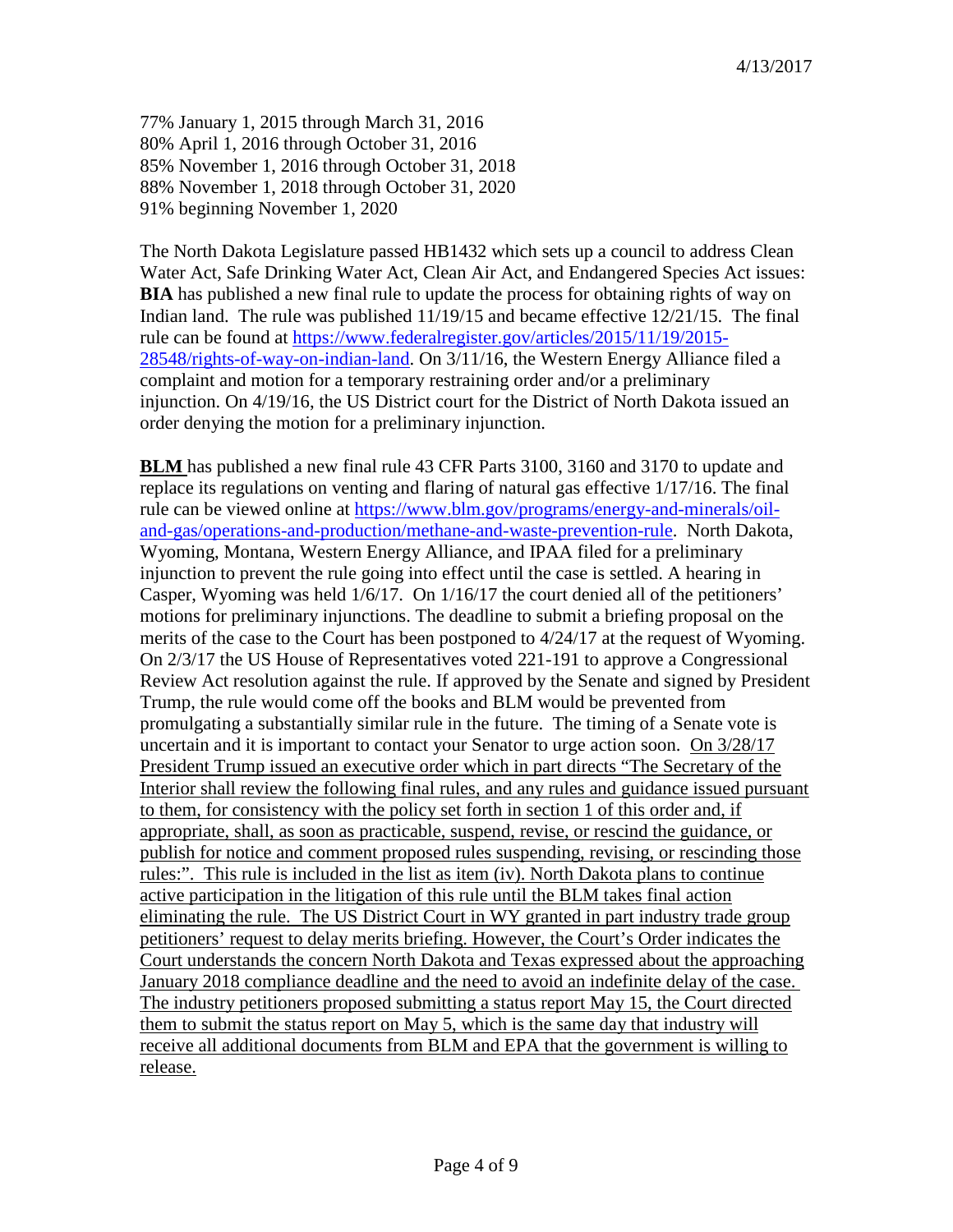**BLM** revised final regulations for hydraulic fracturing on federal and Indian lands were published in the CFR on 3/26/15 and they were scheduled to go into effect 6/24/15. North Dakota, Colorado, Utah, Wyoming, Western Energy Alliance, and IPAA filed for a preliminary injunction to prevent the rules going into effect until the case is settled. Following a lengthy hearing in Casper, Wyoming on 6/23/15, the court issued a stay on the rules. On 9/30/15 the court granted a preliminary injunction, preventing the rules from being enforced until litigation on the rule is final. The  $10<sup>th</sup>$  Circuit Court of Appeals issued an order 3/10/16 denying the industry alternative motion for a stay. On 6/21/16 the court found the rule to be unlawful and ordered it set aside. The plaintiffs filed a motion with the US Court of Appeals for the Tenth Circuit to dismiss the appeal of the preliminary injunction. The Department of Justice on behalf of the BLM and the intervening environmental groups have appealed the decision on the rule and oppose the motion to dismiss the appeal of the preliminary injunction. The North Dakota Response Brief to the US Court of Appeals for the Tenth Circuit was filed 9/15/16. A three judge panel of the 10th Circuit will hear arguments on Wednesday March 22nd at 2pm. NDIC comments on the rule can be found at [http://www.nd.gov/ndic/ic-press/BLM-comments-](http://www.nd.gov/ndic/ic-press/BLM-comments-120625.pdf)[120625.pdf.](http://www.nd.gov/ndic/ic-press/BLM-comments-120625.pdf) On 3/28/17 President Trump issued an executive order which in part directs "The Secretary of the Interior shall review the following final rules, and any rules and guidance issued pursuant to them, for consistency with the policy set forth in section 1 of this order and, if appropriate, shall, as soon as practicable, suspend, revise, or rescind the guidance, or publish for notice and comment proposed rules suspending, revising, or rescinding those rules:". This rule is included in the list as item (i). North Dakota plans to continue active participation in the litigation of this rule until the BLM takes final action eliminating the rule.

**BLM** has published the North Dakota Greater Sage-Grouse Proposed Resource Management Plan Amendment and Final EIS. NDIC is evaluating whether the state needs to intervene in the lawsuit filed by Western Energy Alliance challenging the final plan. Information on the plan and EIS can be found at the following web addresses: [https://www.blm.gov/epl-front-](https://www.blm.gov/epl-front-office/eplanning/planAndProjectSite.do?methodName=dispatchToPatternPage¤tPageId=48797)

[office/eplanning/planAndProjectSite.do?methodName=dispatchToPatternPage&currentP](https://www.blm.gov/epl-front-office/eplanning/planAndProjectSite.do?methodName=dispatchToPatternPage¤tPageId=48797) [ageId=48797](https://www.blm.gov/epl-front-office/eplanning/planAndProjectSite.do?methodName=dispatchToPatternPage¤tPageId=48797)

**EPA** On 8/26/15 a coalition of environmental organizations filed a 60 day legal notice with the U.S. Environmental Protection Agency demanding more regulation of drilling and fracking waste. The groups are the Environmental Integrity Project, Natural Resources Defense Council, Earthworks, Responsible Drilling Alliance, San Juan Citizens Alliance, West Virginia Surface Owners Rights Organization, and the Center for Health, Environment and Justice. On 5/4/16 the same environmental groups filed suit against the EPA in the federal district court for the District of Columbia. The Plaintiffs Allege that EPA "has failed to meet its nondiscretionary duty" under the federal Resource Conservation and Recovery Act (RCRA ) to review and revise the RCRA Subtitle D solid waste regulations for O&G wastes every three years and that EPA last completed such a review in 1988 and that EPA has failed to review or revise the guidelines for state solid waste plans since 1981.

Plaintiffs want to force EPA to do two things-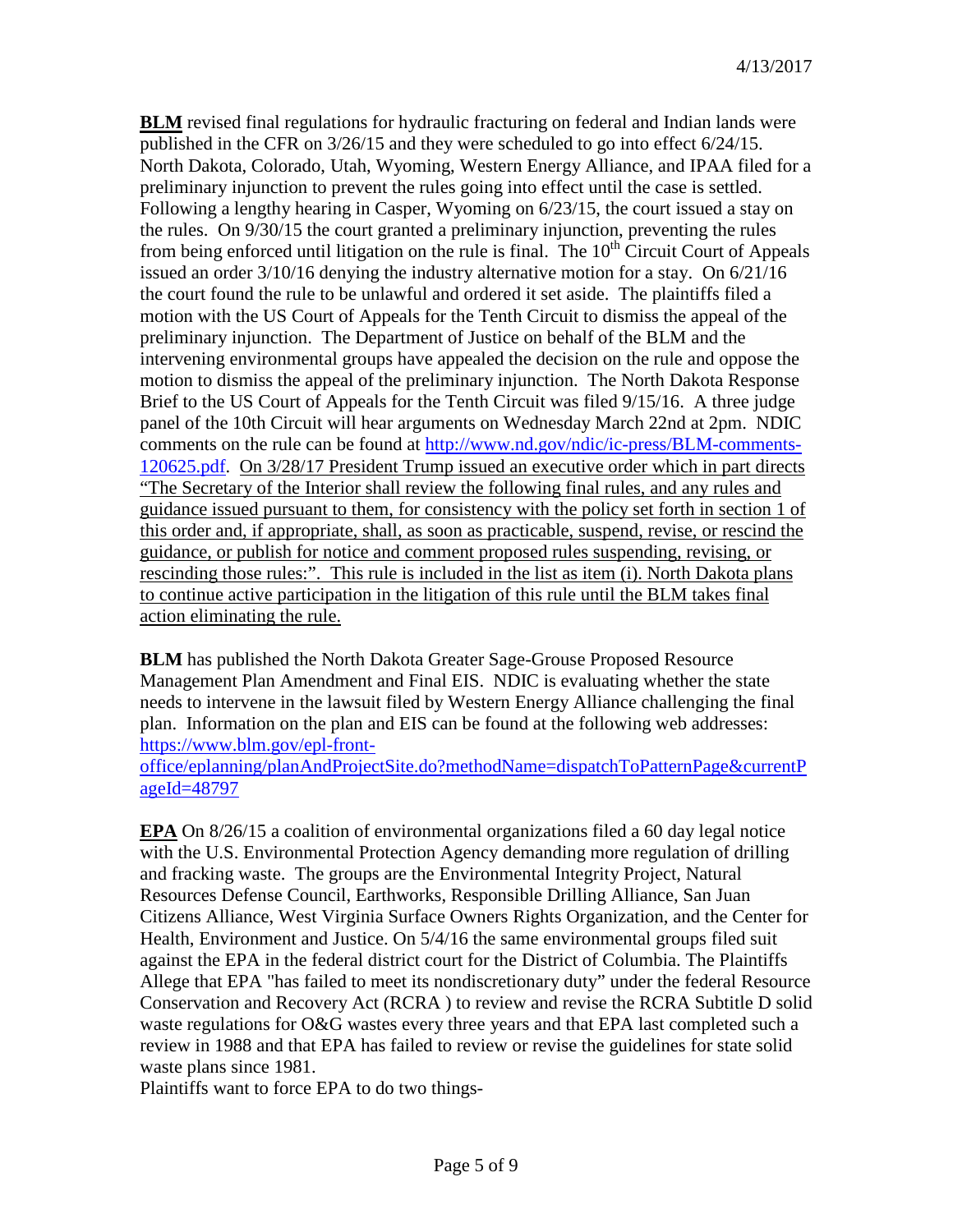1. Issue more stringent regulations for managing and disposing of O&G wastes, including on issues such as open-air pits and impoundments used for storing O&G wastewater, underground injection wells, and the transportation of O&G wastes by truck or pipeline.

2. Make the state solid waste plan guidelines more stringent and comprehensive. The document filed in the suit can be found at [http://environmentalintegrity.org/wp](http://environmentalintegrity.org/wp-content/uploads/2016-05-04-RCRA-OG-Wastes-Deadline-Suit-Complaint-FILED.pdf)[content/uploads/2016-05-04-RCRA-OG-Wastes-Deadline-Suit-Complaint-FILED.pdf](http://environmentalintegrity.org/wp-content/uploads/2016-05-04-RCRA-OG-Wastes-Deadline-Suit-Complaint-FILED.pdf) On 6/30/16 North Dakota filed motions to intervene in order to prevent a sue and settle situation that would adversely impact state regulatory jurisdiction and to dismiss the case. Motions to Intervene were also filed by the Texas Railroad Commission, American Petroleum Institute, Independent Petroleum Association of America, and the association of Texas oil and gas producer/royalty owners (TIPRO). The plaintiffs and EPA each filed motions to oppose the motions to intervene. North Dakota filed a reply in support of its motion on 9/23/16. Late Friday afternoon 11/18/16 the U.S. District Court in Washington DC denied North Dakota and the two industry association's Motions to Intervene. The Court accepted the NGOs' statements in their briefs that all they asked for in their Complaint was a deadline for EPA to conduct a rulemaking, and concluded that none of the intervenors had demonstrated a sufficient "injury" to support standing in that context. On 12/23/16, EPA and the NGOs submitted a proposed consent decree to the Court that would settle the RCRA Subtitle D litigation. Unlike under the Clean Air Act, there is no statutory RCRA requirement that the proposed decree be published in the Federal Register or put out for public comment. NDIC has significant concerns about the proposed decree and submitted a letter to the court expressing those concerns. Since the court denied ND's motion to intervene, ND is not a party. The consent decree was approved Dec. 28 by U.S. District Judge John D. Bates. The EPA has agreed to review the regulations and by March 2019 either propose new rules or determine that new rules aren't necessary. This is an attempt by EPA and the NGOs to impose court-ordered obligations that would be difficult for the new administration to evade and looks like an attempt to ram through a sue and settle deal before the new administration takes office. On 1/13/17 North Dakota filed an appeal of the decision(s), consent decree, and federal reimbursement of plaintiffs legal costs. As part of the appeal process, on 03/24/17 North Dakota filed a statement of issues and the other administrative filings: (1) Whether the District Court erred in denying North Dakota's motion to intervene in order to represent its sovereign interests in a case in which the Plaintiffs-Appellees seek to compel the U.S. Environmental Protection Agency ("U.S. EPA") to review and revise solid waste management regulations under Subtitle D of the Resource Conservation and Recovery Act. (2) Whether the District Court erred in concluding that North Dakota did not have Article III standing in this case. (3) Whether the District Court erred in concluding that North Dakota should be held to a different, and more stringent, standard for Article III standing than the Plaintiffs-Appellees. (4) Whether the District Court erred in entering a Consent Decree that violates Subtitle D of RCRA because it omits statutory nondiscretionary duties with which U.S. EPA must comply, and would impose new nondiscretionary duties on U.S. EPA that are not contained in the statute.

**EPA** On 6/3/16 the final rule proposing a suite of changes to Clean Air Act permitting requirements for new and modified emissions sources in the oil and natural gas industry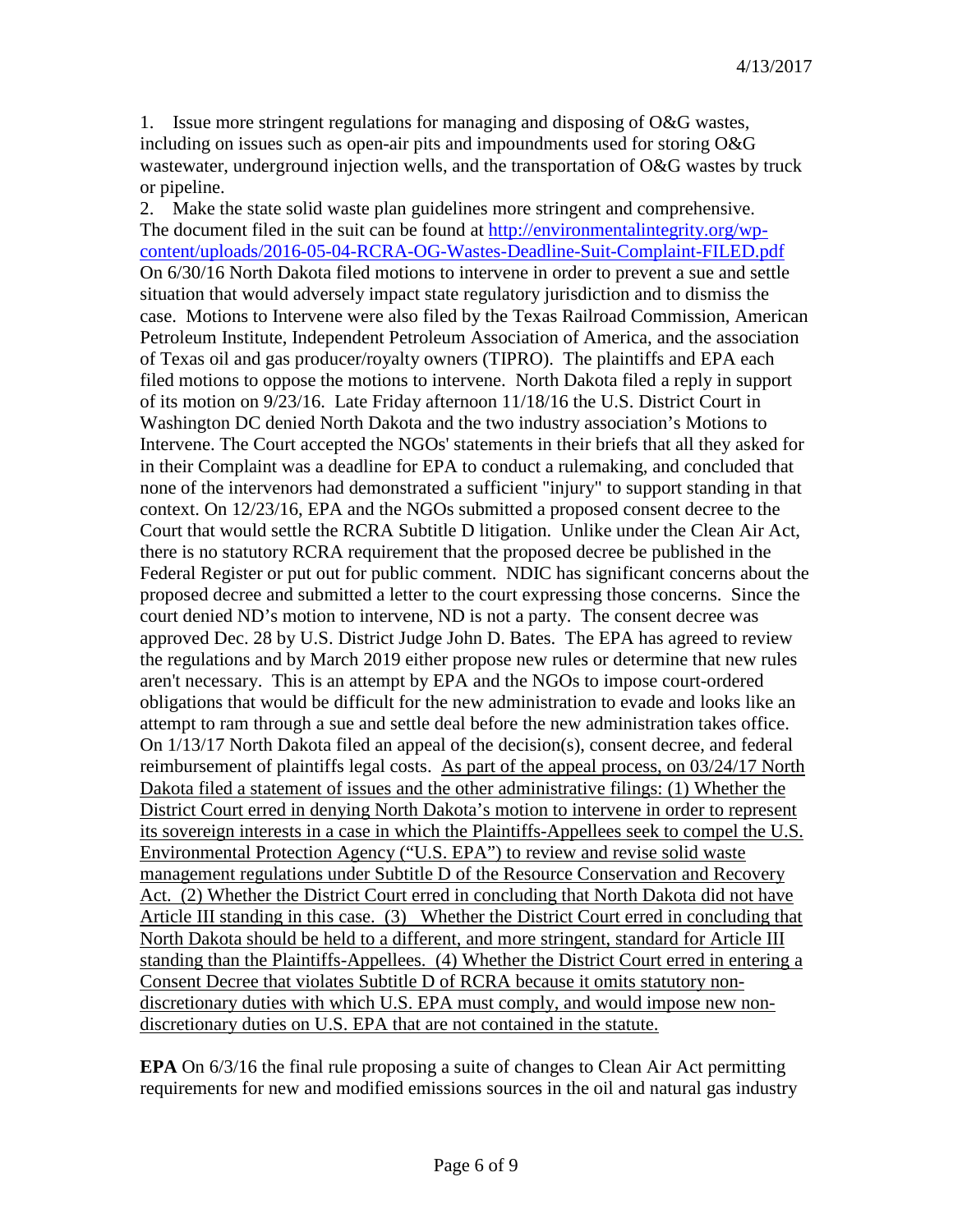was published in the Federal Register. On 6/29/16 the NDIC decided to file a Petition for Review with the US Appeals Court for the District of Columbia to defend the state's sovereign jurisdiction over oil and gas regulation. Thirteen other states have joined this effort. North Dakota declined the standard offer to explore settlement through the court's mediation program.

The proposed actions and NDIC comments are as follows:

o Proposed New Source Performance Standards – Docket ID number EPA-HQ-OAR-2010-0505. NDIC comments can be found at [http://www.nd.gov/ndic/ic-press/EPA-HQ-](http://www.nd.gov/ndic/ic-press/EPA-HQ-OAR-2010-0505.pdf)

#### [OAR-2010-0505.pdf](http://www.nd.gov/ndic/ic-press/EPA-HQ-OAR-2010-0505.pdf)

o Draft Control Techniques Guidelines – Docket ID number: EPA-HQ-OAR-2015-0216. NDIC comments can be found at [http://www.nd.gov/ndic/ic-press/EPA-HQ-OAR-2015-](http://www.nd.gov/ndic/ic-press/EPA-HQ-OAR-2015-0216.pdf) [0216.pdf](http://www.nd.gov/ndic/ic-press/EPA-HQ-OAR-2015-0216.pdf)

o Proposed Source Determination Rule – Docket ID number: EPA-HQ-OAR-2013-0685. NDIC comments can be found at [http://www.nd.gov/ndic/ic-press/EPA-HQ-OAR-2013-](http://www.nd.gov/ndic/ic-press/EPA-HQ-OAR-2013-0685.pdf) [0685.pdf](http://www.nd.gov/ndic/ic-press/EPA-HQ-OAR-2013-0685.pdf)

o Proposed Federal Implementation Plan for Implementing Minor New Source Review Permitting in Indian Country – Docket ID number: EPA-HQ-OAR-2014-0606. NDIC comments can be found at [http://www.nd.gov/ndic/ic-press/EPA-HQ-OAR-2014-](http://www.nd.gov/ndic/ic-press/EPA-HQ-OAR-2014-0606.pdf) [0606.pdf.](http://www.nd.gov/ndic/ic-press/EPA-HQ-OAR-2014-0606.pdf)

North Dakota et al. and EPA have filed motions to govern further proceedings and briefing schedules. On 3/28/17 President Trump issued an executive order which in part directs "The Administrator shall review the final rule entitled "Oil and Natural Gas Sector: Emission Standards for New, Reconstructed, and Modified Sources," 81 Fed. Reg. 35824 (June 3, 2016), and any rules and guidance issued pursuant to it, for consistency with the policy set forth in section 1 of this order and, if appropriate, shall, as soon as practicable, suspend, revise, or rescind the guidance, or publish for notice and comment proposed rules suspending, revising, or rescinding those rules." On 4/7/17 EPA filed a motion to hold the cases in abeyance.

**EPA** published an advanced notice of proposed rule-making to seek comments on the information that should be reported or disclosed for hydraulic fracturing chemical substances and mixtures and the mechanism for obtaining this information. The proposed rule-making is in response to a petition from Earthjustice and 114 other groups who are opposed to the use of the GWPC-IOGCC FracFocus website process of chemical disclosure and any type of trade secret protection for hydraulic fracturing fluid mixtures. These groups are requesting EPA regulation of chemical disclosure under the federal Toxic Substances Control Act. Thanks to all who provided comments in support of a "states first" policy. NDIC comments can be viewed at [http://www.nd.gov/ndic/ic](http://www.nd.gov/ndic/ic-press/DMR-frac714.pdf)[press/DMR-frac714.pdf](http://www.nd.gov/ndic/ic-press/DMR-frac714.pdf)

**EPA** Administrator, Gina McCarthy, and the Assistant Secretary of the Army (Civil Works), Jo Ellen Darcy, signed the "Waters of the United States" final rule on 05/27/2015. The final rule was published in the Federal Register 7/29/15 and became effective in 37 states on 8/28/15. North Dakota, Alaska, Arizona, Arkansas, Colorado, Idaho, Missouri, Montana, Nebraska, New Mexico, Nevada, South Dakota, and Wyoming filed a lawsuit in U.S. District Court, claiming the final rule would harm states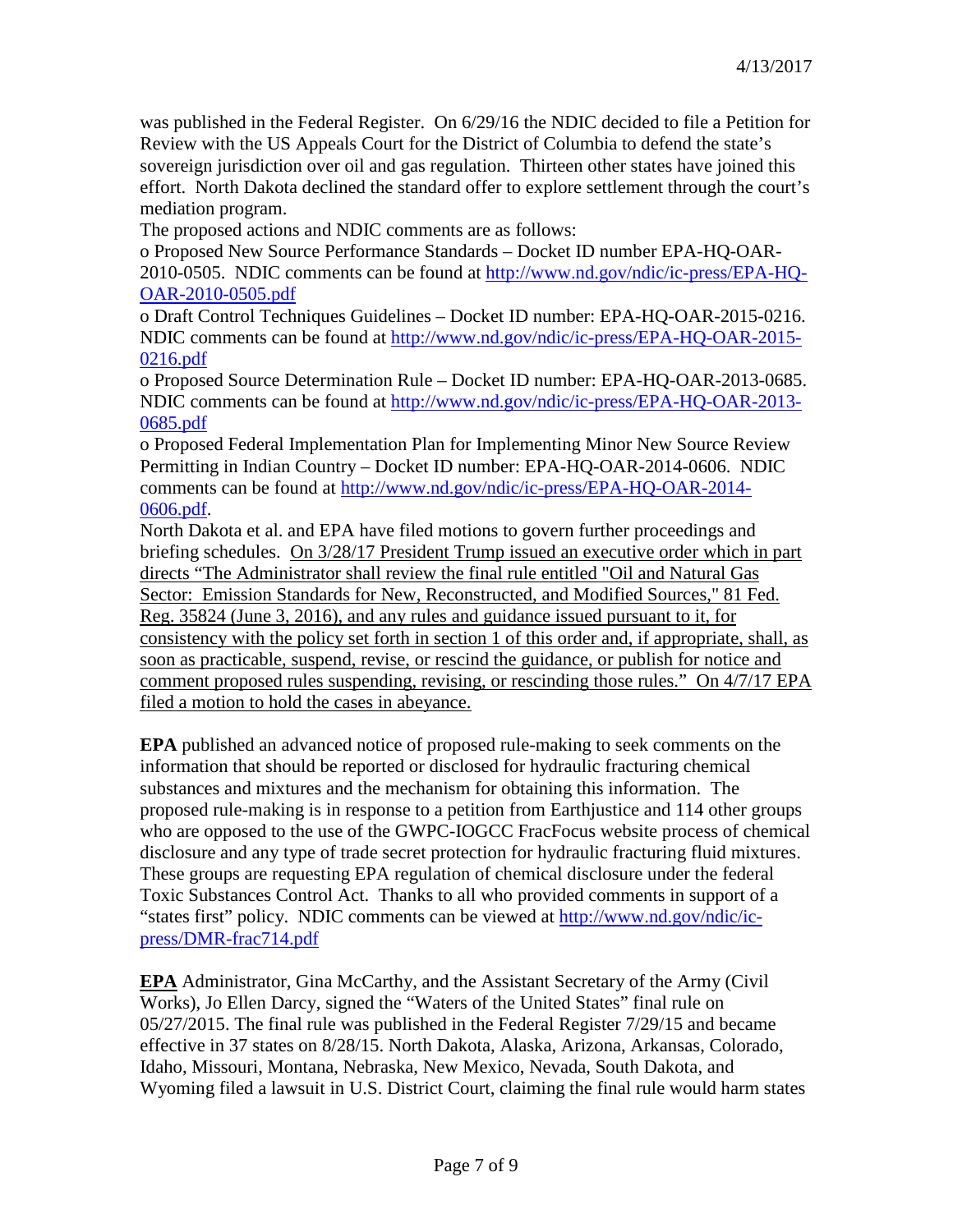as regulators of the waters and lands. On 8/27/15 Federal District Judge Erickson granted a preliminary injunction preventing enforcement of the rule in the 13 states. The North Dakota case will now be subject to appeal, but no schedule has been set at this time. NDIC comments can be viewed at [http://www.nd.gov/ndic/ic-press/WOTUS](http://www.nd.gov/ndic/ic-press/WOTUS-comments.pdf)[comments.pdf](http://www.nd.gov/ndic/ic-press/WOTUS-comments.pdf)

Texas, Mississippi and Louisiana filed a joint complaint in the U.S. District Court for the Southern District of Texas, charging that the rule is unconstitutional. Ohio and Michigan filed a complaint in the U.S. District Court for the Southern District of Ohio, alleging that the expansion of jurisdiction includes dry land. Georgia and eight other states (Alabama, Florida, Kansas, Kentucky, South Carolina, Utah, West Virginia and Wisconsin) filed suit in the U.S. District Court for the Southern District of Georgia, asking the court to vacate the rule and block its enforcement by injunction. On 10/9/15 the United States Court Of Appeals for the Sixth Circuit granted a nationwide stay of the WOTUS rule pending jurisdiction determinations. On 2/28/17 President Trump signed an executive order directing the EPA to take action, paving the way for the elimination of the rule. North Dakota plans to continue active participation in the litigation of this rule until the EPA takes final action eliminating the rule.

**PHMSA** Advance notice of proposed rulemaking (ANPRM)was announced 1/10/17. SUMMARY: PHMSA is considering revising the Hazardous Materials Regulations (HMR) to establish vapor pressure limits for unrefined petroleum-based products and potentially all Class 3 flammable liquid hazardous materials that would apply during the transportation of the products or materials by any mode. PHMSA is currently assessing the merits of a petition for rulemaking submitted by the Attorney General of the State of New York regarding vapor pressure standards for the transportation of crude oil. The petition requests that PHMSA implement a Reid Vapor Pressure (RVP) limit less than 9.0 pounds per square inch (psi) for crude oil transported by rail. This rule making could substantially interfere with NDIC oil conditioning regulations. You can read about the NDIC regulations at [https://www.dmr.nd.gov/oilgas/2014Permitting\(2\).asp.](https://www.dmr.nd.gov/oilgas/2014Permitting(2).asp) NDIC will be preparing comments. You may submit comments identified by the docket number PHMSA-2016-0077 (HM-251D) and the relevant petition number by any of the following methods:

• Federal eRulemaking Portal: [http://www.regulations.gov](http://www.regulations.gov/) Follow the instructions for submitting comments.

• Fax: 1-202-493-2251.

• Mail: Docket Management System; US Department of Transportation, West Building, Ground Floor, Room W12–140, Routing Symbol M–30, 1200 New Jersey Avenue, SE., Washington, DC 20590.

• Hand Delivery: To the Docket Management System; Room W12–140 on the ground floor of the West Building, 1200 New Jersey Avenue, SE., Washington, DC 20590, between 9 a.m. and 5 p.m., Monday through Friday, except Federal holidays. NDIC submitted comments on 3/20/17, however the deadline for comments was

extended 60 days to 5/19/17.